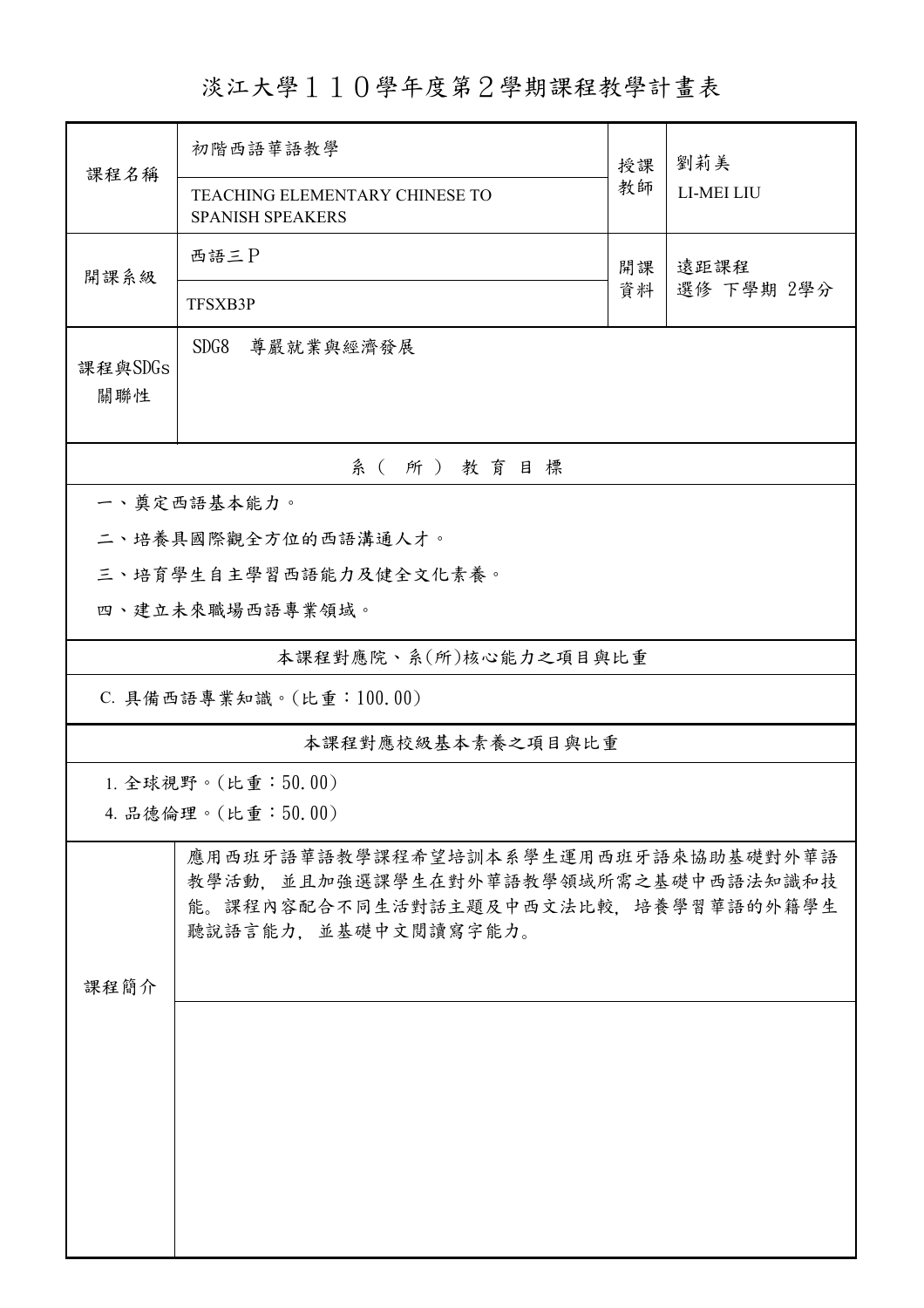|                | The objective of this course is to train the students to use Spanish to<br>facilitate the teaching of Chinese as a foreign language and to acquire basic |                                                                                                                                                                                                                                                                |    |                                                                                 |                                     |  |  |
|----------------|----------------------------------------------------------------------------------------------------------------------------------------------------------|----------------------------------------------------------------------------------------------------------------------------------------------------------------------------------------------------------------------------------------------------------------|----|---------------------------------------------------------------------------------|-------------------------------------|--|--|
|                |                                                                                                                                                          | Spanish and Chinese language learning                                                                                                                                                                                                                          |    |                                                                                 |                                     |  |  |
|                |                                                                                                                                                          | knowledge in order to reach this objective. This course will prepare                                                                                                                                                                                           |    |                                                                                 |                                     |  |  |
|                | students for:                                                                                                                                            |                                                                                                                                                                                                                                                                |    |                                                                                 |                                     |  |  |
|                | 1. Cultivate the reading and writing ability of Chinese characters.<br>2. Learn the Chinese vocabulary and syntaxes for self-introduction, greeting,     |                                                                                                                                                                                                                                                                |    |                                                                                 |                                     |  |  |
|                |                                                                                                                                                          |                                                                                                                                                                                                                                                                |    | telling time, ordering a meal, and discussing interests through various topical |                                     |  |  |
|                |                                                                                                                                                          | lessons.                                                                                                                                                                                                                                                       |    |                                                                                 |                                     |  |  |
|                | 3. Learn the basic daily life conversation and develop Chinese speaking<br>ability.                                                                      |                                                                                                                                                                                                                                                                |    |                                                                                 |                                     |  |  |
|                | 本課程教學目標與認知、情意、技能目標之對應                                                                                                                                    |                                                                                                                                                                                                                                                                |    |                                                                                 |                                     |  |  |
|                | 將課程教學目標分別對應「認知(Cognitive)」、「情意(Affective)」與「技能(Psychomotor)」<br>的各目標類型。                                                                                  |                                                                                                                                                                                                                                                                |    |                                                                                 |                                     |  |  |
|                | 一、認知(Cognitive):著重在該科目的事實、概念、程序、後設認知等各類知識之學習。<br>二、情意(Affective):著重在該科目的興趣、倫理、態度、信念、價值觀等之學習。<br>三、技能(Psychomotor):著重在該科目的肢體動作或技術操作之學習。                   |                                                                                                                                                                                                                                                                |    |                                                                                 |                                     |  |  |
| 序<br>號         |                                                                                                                                                          | 教學目標(中文)                                                                                                                                                                                                                                                       |    | 教學目標(英文)                                                                        |                                     |  |  |
| $\mathbf{1}$   |                                                                                                                                                          | 培訓本系學生運用西班牙語來協助 The objective of this course is to train the students<br>基礎對外華語教學活動, 並且加強<br>to use Spanish to facilitate the teaching of Chinese<br>學生在對外華語教學領域所需之基<br>as a foreign language and to acquire basic<br>礎知識和技能。<br>knowledge and skills in order |    |                                                                                 |                                     |  |  |
|                |                                                                                                                                                          |                                                                                                                                                                                                                                                                |    | 教學目標之目標類型、核心能力、基本素養教學方法與評量方式                                                    |                                     |  |  |
| 序號             | 目標類型                                                                                                                                                     | 院、系(所) <br>核心能力   基本素養                                                                                                                                                                                                                                         | 校級 | 教學方法                                                                            | 評量方式                                |  |  |
| 1              | 認知                                                                                                                                                       | $\mathcal{C}$                                                                                                                                                                                                                                                  | 14 | 講述、討論                                                                           | 測驗、作業、討論(含<br>課堂、線上)、報告(含<br>口頭、書面) |  |  |
|                |                                                                                                                                                          |                                                                                                                                                                                                                                                                |    | 授課進度表                                                                           |                                     |  |  |
| 週<br>欤         | 日期起訖                                                                                                                                                     | 內 容 (Subject/Topics)                                                                                                                                                                                                                                           |    | 備<br>註<br>(請註明為同步、非同步課程)                                                        |                                     |  |  |
|                | $111/02/21$ ~<br>111/02/25                                                                                                                               | 課程簡介<br>Introducción del curso                                                                                                                                                                                                                                 |    |                                                                                 |                                     |  |  |
| $\mathfrak{D}$ | $111/02/28$ ~<br>111/03/04                                                                                                                               | 線上磨課師實習講解                                                                                                                                                                                                                                                      |    |                                                                                 |                                     |  |  |
| 3              | $111/03/07$ ~<br>111/03/11                                                                                                                               | 第一單元:動詞補語、 否定詞與連接詞<br>線上非同步                                                                                                                                                                                                                                    |    |                                                                                 |                                     |  |  |
|                | $111/03/14$ ~<br>111/03/18                                                                                                                               |                                                                                                                                                                                                                                                                |    | 第二單元:Los verbos en chino: 把字句 / 被字句                                             | 線上非同步                               |  |  |
| 5              | $111/03/21$ ~<br>111/03/25                                                                                                                               | 線上磨課師實習講解2                                                                                                                                                                                                                                                     |    |                                                                                 |                                     |  |  |
|                | $111/03/28$ ~<br>111/04/01                                                                                                                               | 第四單元:方向補語「來 /去」<br>線上非同步                                                                                                                                                                                                                                       |    |                                                                                 |                                     |  |  |
|                | 111/04/04<br>111/04/08                                                                                                                                   | 第五單元:中文存在句的使用:「有」與 「在」<br>線上非同步                                                                                                                                                                                                                                |    |                                                                                 |                                     |  |  |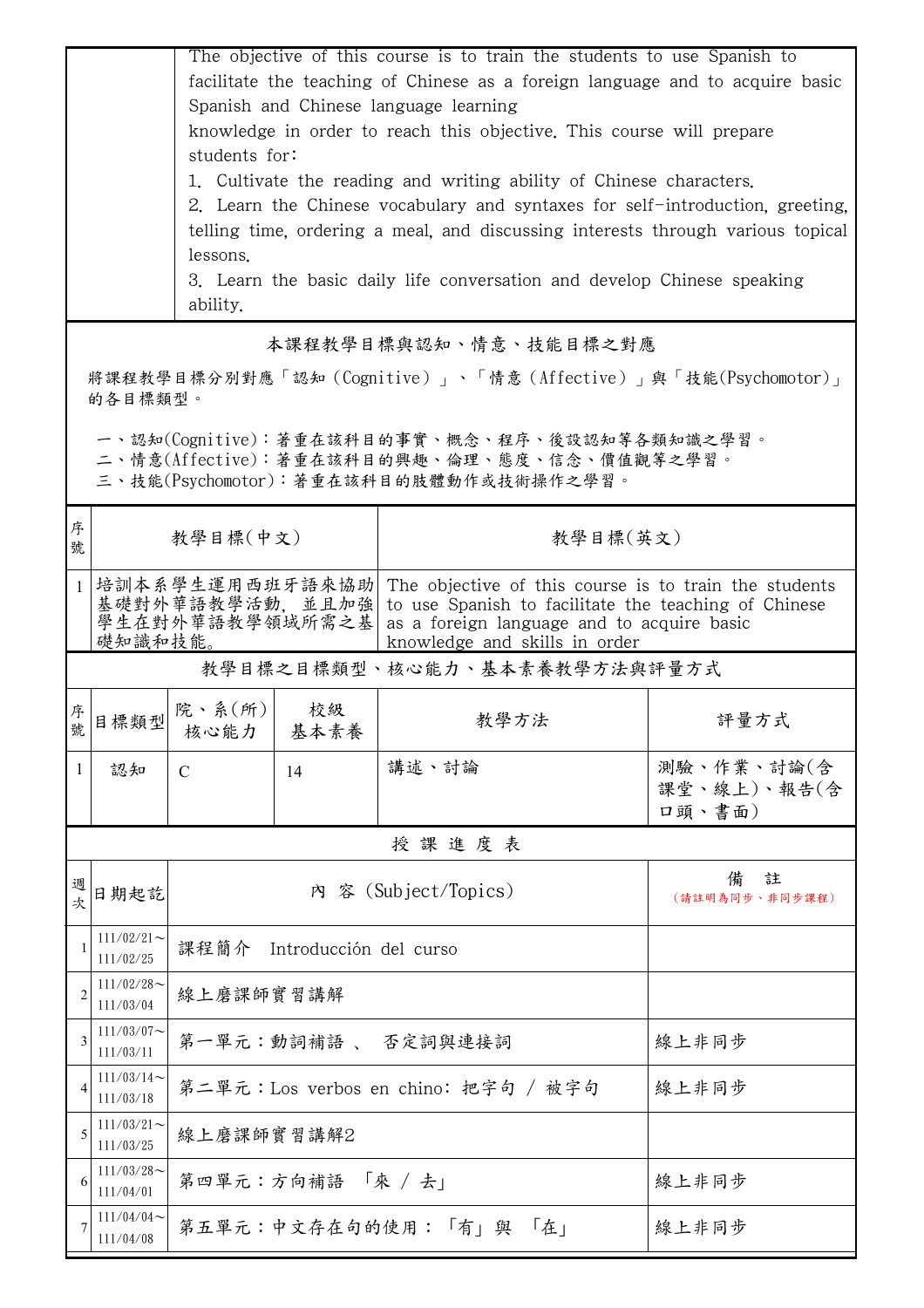| 8            | $111/04/11$ ~              | 線上磨課師實習講解3                                                                                                |       |  |  |
|--------------|----------------------------|-----------------------------------------------------------------------------------------------------------|-------|--|--|
|              | 111/04/15<br>$111/04/18$ ~ |                                                                                                           |       |  |  |
| 9            | 111/04/22                  | 線上磨課師影片「暢遊福爾摩沙學華語」1                                                                                       | 線上非同步 |  |  |
| 10           | $111/04/25$ ~<br>111/04/29 | 期中考試週                                                                                                     |       |  |  |
| 11           | $111/05/02$ ~<br>111/05/06 | 線上磨課師影片「暢遊福爾摩沙學華語」2                                                                                       |       |  |  |
| 12           | $111/05/09$ ~<br>111/05/13 | 影片教材編撰與《華語說詞解字》西班牙語文字教學示<br>範                                                                             | 線上非同步 |  |  |
| 13           | $111/05/16$ ~<br>111/05/20 | 線上磨課師實習講解4                                                                                                |       |  |  |
| 14           | $111/05/23$ ~<br>111/05/27 | 《華語說詞解字》西班牙語華語構詞教學一                                                                                       | 線上非同步 |  |  |
| 15           | $111/05/30$ ~<br>111/06/03 | 《華語說詞解字》西班牙語華語構詞教學二                                                                                       | 線上非同步 |  |  |
| 16           | $111/06/06$ ~<br>111/06/10 | 《華語說詞解字》西班牙語華語構詞教學一                                                                                       | 線上非同步 |  |  |
| 17           | $111/06/13$ ~<br>111/06/17 | 期末實習報告                                                                                                    |       |  |  |
| 18           | $111/06/20$ ~<br>111/06/24 | 期末考試週                                                                                                     |       |  |  |
| 修課應<br>注意事項  |                            |                                                                                                           |       |  |  |
|              | 教學設備                       | 電腦、投影機                                                                                                    |       |  |  |
| 教科書與<br>教材   |                            | 劉莉美老師自編教材                                                                                                 |       |  |  |
|              | 參考文獻                       |                                                                                                           |       |  |  |
| 批改作業<br>篇數   |                            | 篇(本欄位僅適用於所授課程需批改作業之課程教師填寫)                                                                                |       |  |  |
| 學期成績<br>計算方式 |                            | ◆出席率: 20.0 % ◆平時評量:15.0 % ◆期中評量:20.0<br>$\frac{0}{6}$<br>◆期末評量:25.0 %<br>◆其他〈參與線上討論區填寫觀後心得並完成與授課影〉:20.0 % |       |  |  |
|              |                            |                                                                                                           |       |  |  |
|              |                            |                                                                                                           |       |  |  |